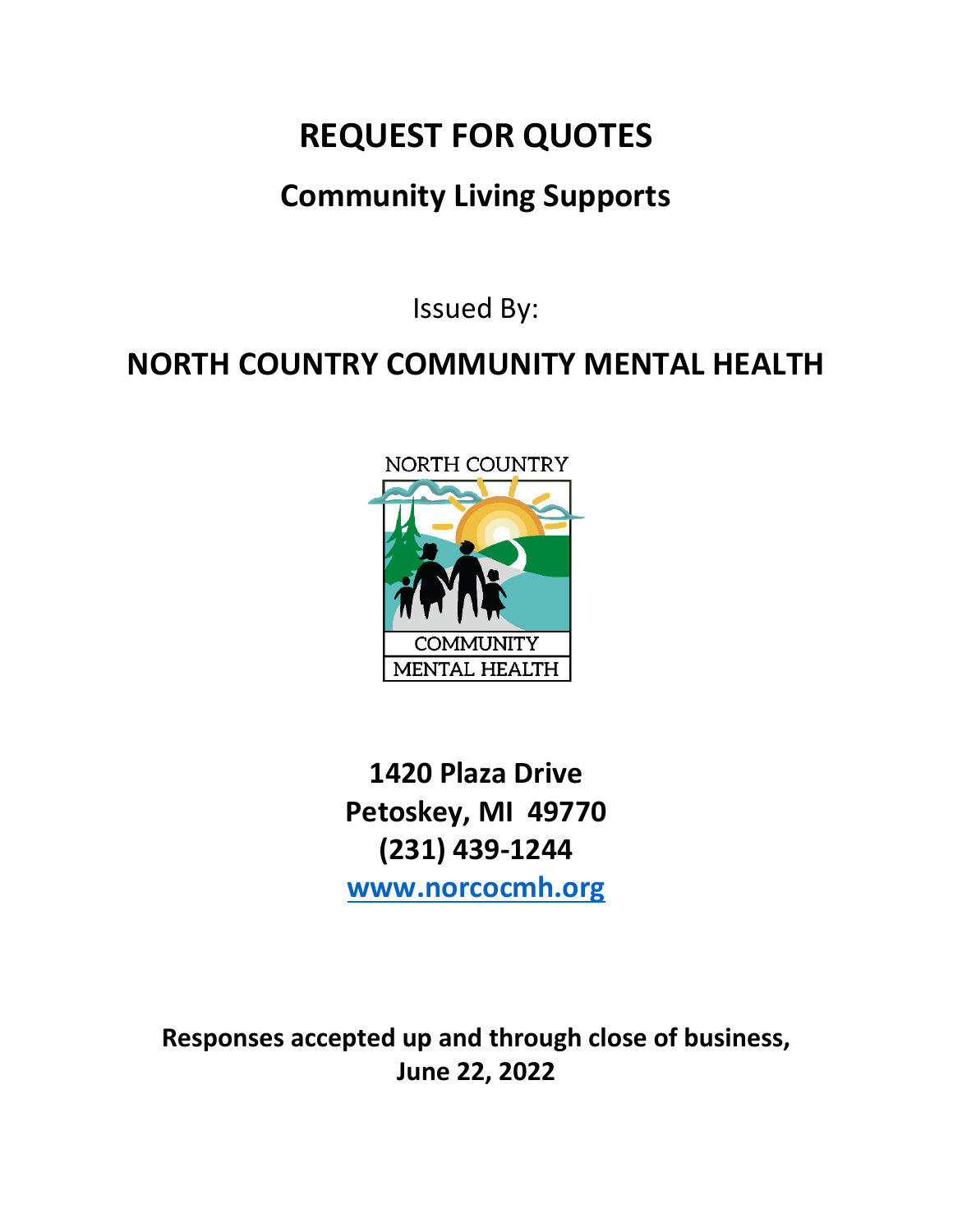#### **OVERVIEW**

#### **Background:**

North Country Community Mental Health (NCCMH) operates as a Community Mental Health Authority under the provisions of Act 258 of the Michigan Public Acts of 1974, as amended. "*The purpose of a community mental health services program [is] to provide a comprehensive array of mental health services... including crisis stabilization and response including a 24-hour, 7-day per week, crisis emergency service... and the provision of inpatient or other protective environment for treatment." (MCL 330.1206). NCCMH is a tax-exempt governmental agency.*

NCCMH serves six rural counties in northern Michigan—Antrim, Charlevoix, Cheboygan, Emmet, Kalkaska, and Otsego—covering 3000+ square miles with a population of 151,000, including 36,000 Medicaid beneficiaries.

#### **Vision, Mission, and Values of North Country Community Mental Health:**

#### Vision:

All community members will have responsive high-quality integrated healthcare leading to a fulfilled life.

#### Mission:

To provide behavioral health services that inspire hope and promote recovery, resilience, and wellness to eligible residents.

#### Values:

Respect - We treat everyone—clients, providers, fellow staff members, and community partners—with the highest level of dignity, honor and respect.

Integrity - We will consistently do the right thing by maintaining an ethical culture and unified workplace.

Client-Centered - Our care will be delivered by respecting individuals' preferences. Every decision will consider the value it adds to client services.

Excellence in Practice - Excellence will be apparent in all that we do. We provide the highest level of service to promote recovery and quality of life through evidence-based and innovative practices. We produce outcomes that exceed expectations.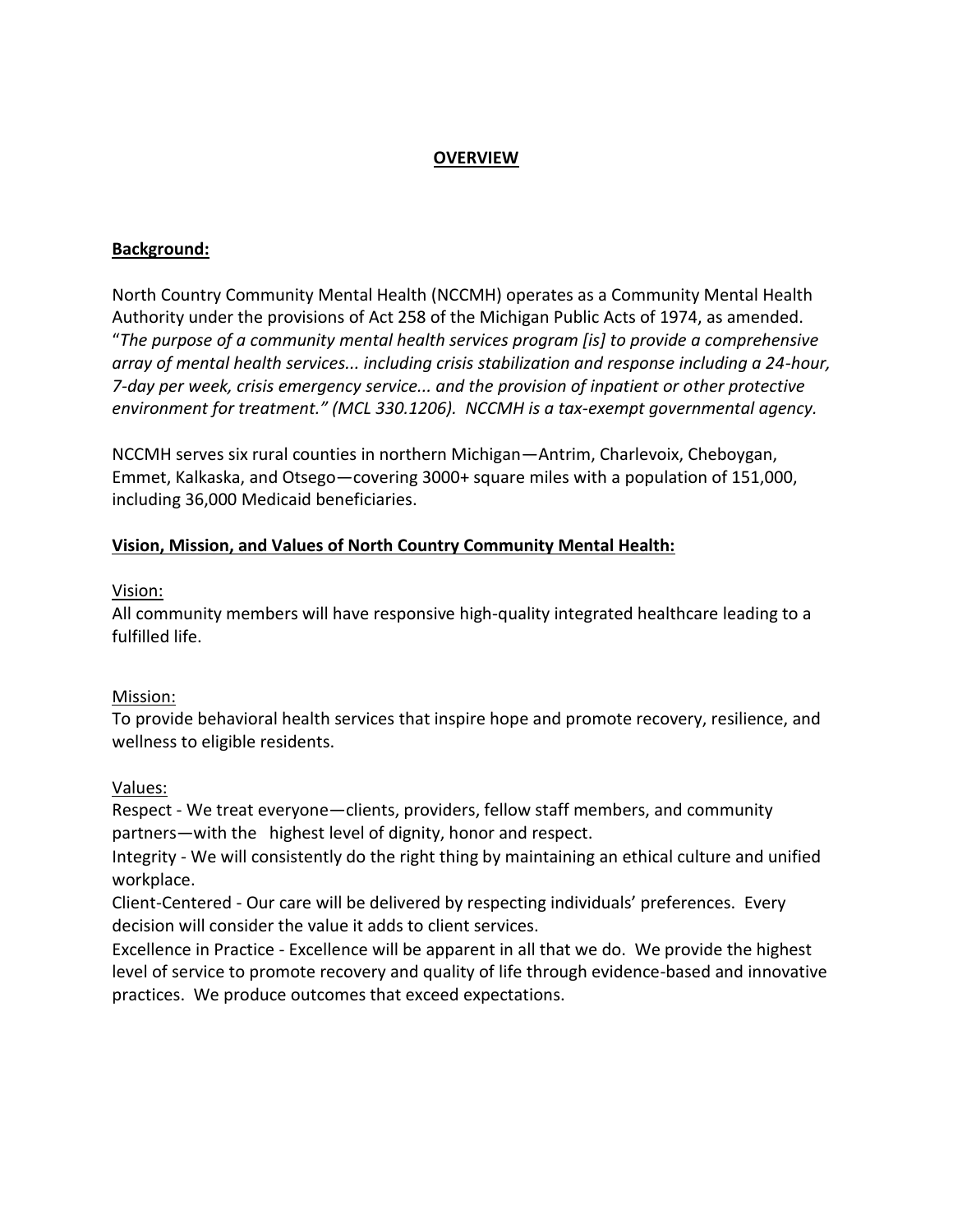### **Purpose of Request:**

North Country Community Mental Health is seeking additional providers for Community Living Support Services for individuals with Intellectual and Developmental Disabilities and/or those living with Mental Illness within its six-county service area.

### **Service Description:**

Community Living Supports are used to increase or maintain personal self-sufficiency facilitating an individual's achievements of their goals in the areas of community inclusion/participation, independence, and productivity. These supports may be provided in the participant's private residence and/or in a community setting. Services are focused and consistent with providing assistance with preserving health and safety of the individual in order that they may reside in the most integrated, independent community setting. The services rendered must be in direct accordance with the specific client(s) Individual Plan of Service. Specifically, this may include, but is not necessarily limited to assisting, reminding, observing, guiding and/or training in activities such as:

- Meal Preparation
- Laundry
- Routine household care and maintenance
- Activities of daily living (personal hygiene)
- Shopping
- Money Management
- Non-Medical Care
- Monitoring of Medication Administration
- Socialization and Relationship Building
- Participation in Regular Community Activities

These services also include transportation from the participant's residence to community activities, among activities, and back to the participant's residence.

Services are to be provided, documented, and reimbursed on a per unit bases. A unit is a 15 minute duration of time where face-to-face services are provided to the consumer as preauthorized.

NCCMH wishes to expand its provider network related to these services with a focus on the Emmet and Charlevoix County areas. Services and quantities vary but to give potential respondents some idea of need there are approximately 13 individuals in Emmet County requiring anywhere from 6 to 25 hours a week of support totaling approximately 146 hours (Approx. 3.7 FTE) and 4 individuals in Charlevoix County needing from 12 to 35 hours a week for a total of 110 hours (Approx. 2.75 FTE.) Although times and needs vary all services would be provided between the hours of 8:00am and 10:00pm. Respondents to this request may submit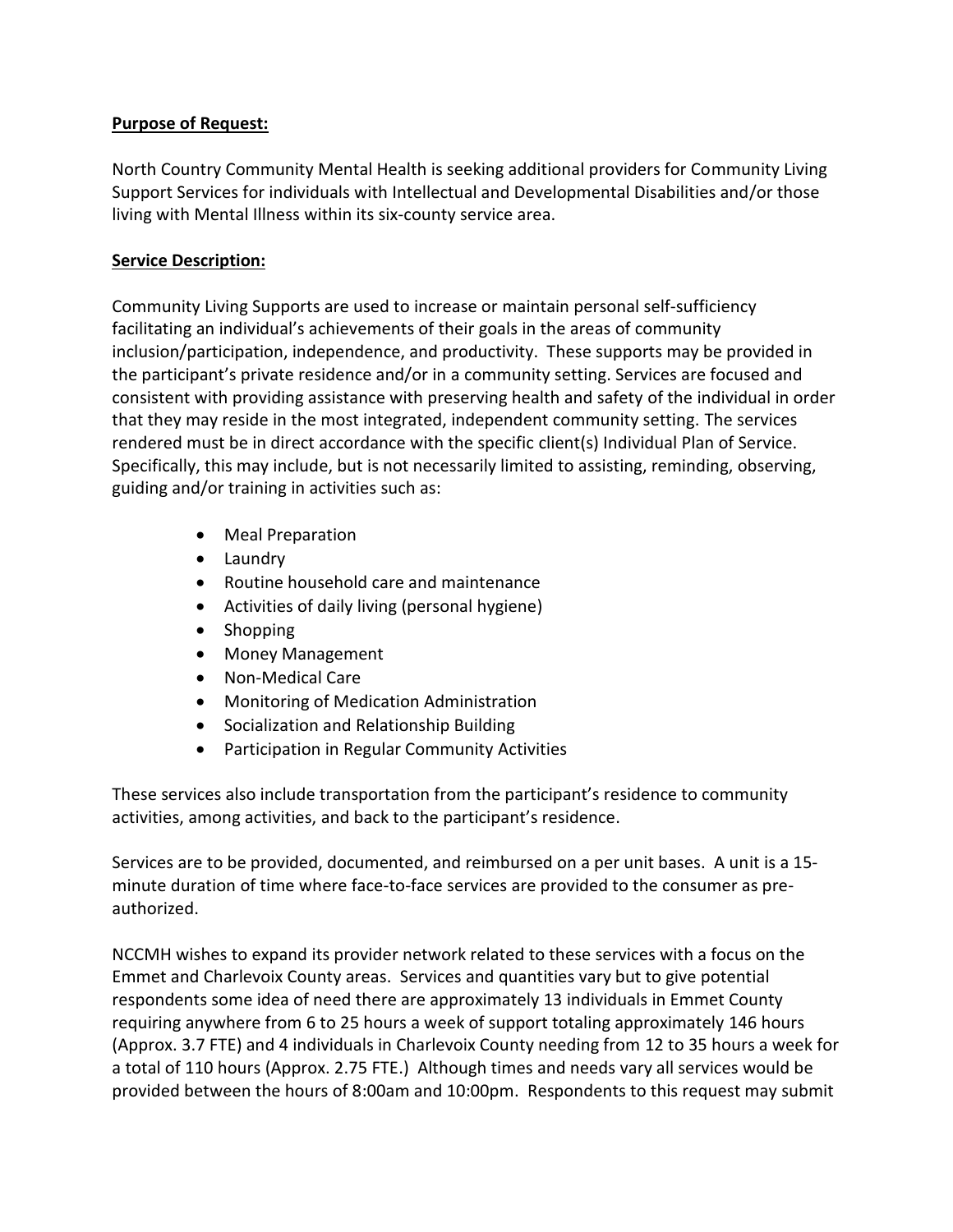quotes to provide services in one of the counties or both. NCCMH will consider bids for providers that do not have capacity for the services specified above.

## **Qualifications:**

All those submitting quotes must be able to provide these services in compliance with the Michigan Department of Health and Human Services (MDDHS) Medicaid Provider Manual, all applicable provisions of the Michigan Mental Health Code, Public Act 258 of 1974, as amended MCL 330.1100 et seq, the Michigan Public Health Code, Public Act 368 of 1978, as amended, all applicable Administrative Rules, related Recipient Rights and policies of NCCMH, along with the ability to comply with HIPAA including the Standards of Privacy of Individually Identifiable Health Information (42 C.F.R., Part 2.)

Respondents to this request must be able to provide staffing who possess the necessary skills and experience to provide these services and must:

- Be at least 18 years of age.
- Be in good standing with the law with no exclusionary convictions.
- Be able to practice prevention techniques to reduce transmission of any communicable diseases from themselves to other in the environment where they are providing these services.
- Be able to communicate expressively and receptively to follow individual plan requirements and beneficiary specific emergency procedures and report on activities performed.

In addition to the above, staff for these services must also complete training in areas of Recipient Rights, Person Centered Planning, CPR/First Aid, Nonviolent Crisis Intervention, Gentle Teaching, Medication Administration/Vital Signs, and Nutrition and Food Services. (A complete list of all requirements, references, and resources can be found at our website, [www.norcocmh.org](http://www.norcocmh.org/), under the tab "Providers.")

Respondents to this request should also be able to demonstrate through established policies and procedures the ability to support staff, provide training (initial and on-going) maintain documentation supporting the delivery of service according to Medicaid rules, and appropriately bill for services consistent with NCCMH policies.

Respondents to the request should be able to meet all other NCCMH contract requirements. (A copy of the contract can be requested through the Contract Manager, Lani LaPorte, [llaporte@norcocmh.org.](mailto:llaporte@norcocmh.org))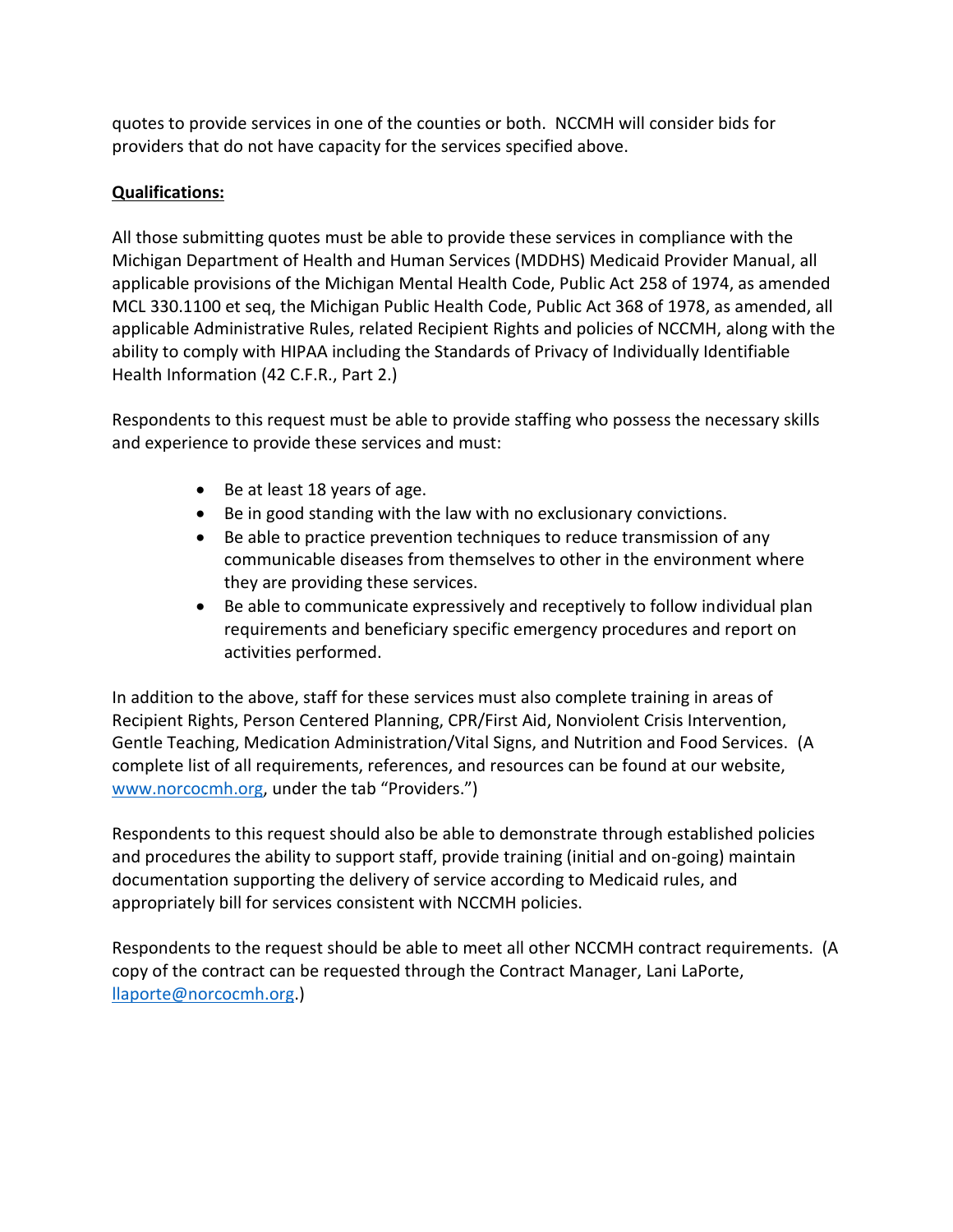#### **Specifications:**

Quotes should be based on actual Medicaid approved cost associated with the provision of this service minus transportation. Transportation cost will be added to the rate based on actual mileage for clients served. Submission should be for Community Living Supports representing one unit of service (15-minutes), serving one individual. Services provided to multiple individuals at the same location, during the same time, by one staff member would result in a modification of the rate consistent with NCCMH practices representing an equal percentage of the cost.

Due to COVID-19 NCCMH will consider a delayed mutually agreed upon implementation date of these services. A panel consisting of members of NCCMH Clinical Team along with those from the Finance and Administrative Teams will review all responses and select(s) based on quality, expertise, history in providing high quality services, flexibility in meeting changing/future needs, and price. (NCCMH will not be obligated to choose based on the lowest bid.)

A meeting to answer potential Respondents questions will be held on June 08, 2022, via zoom. Please pre-register for this meeting by contacting Cynthia Crumbaugh at [ccrumbaugh@norcocmh.org.](mailto:ccrumbaugh@norcocmh.org) A link will then be sent.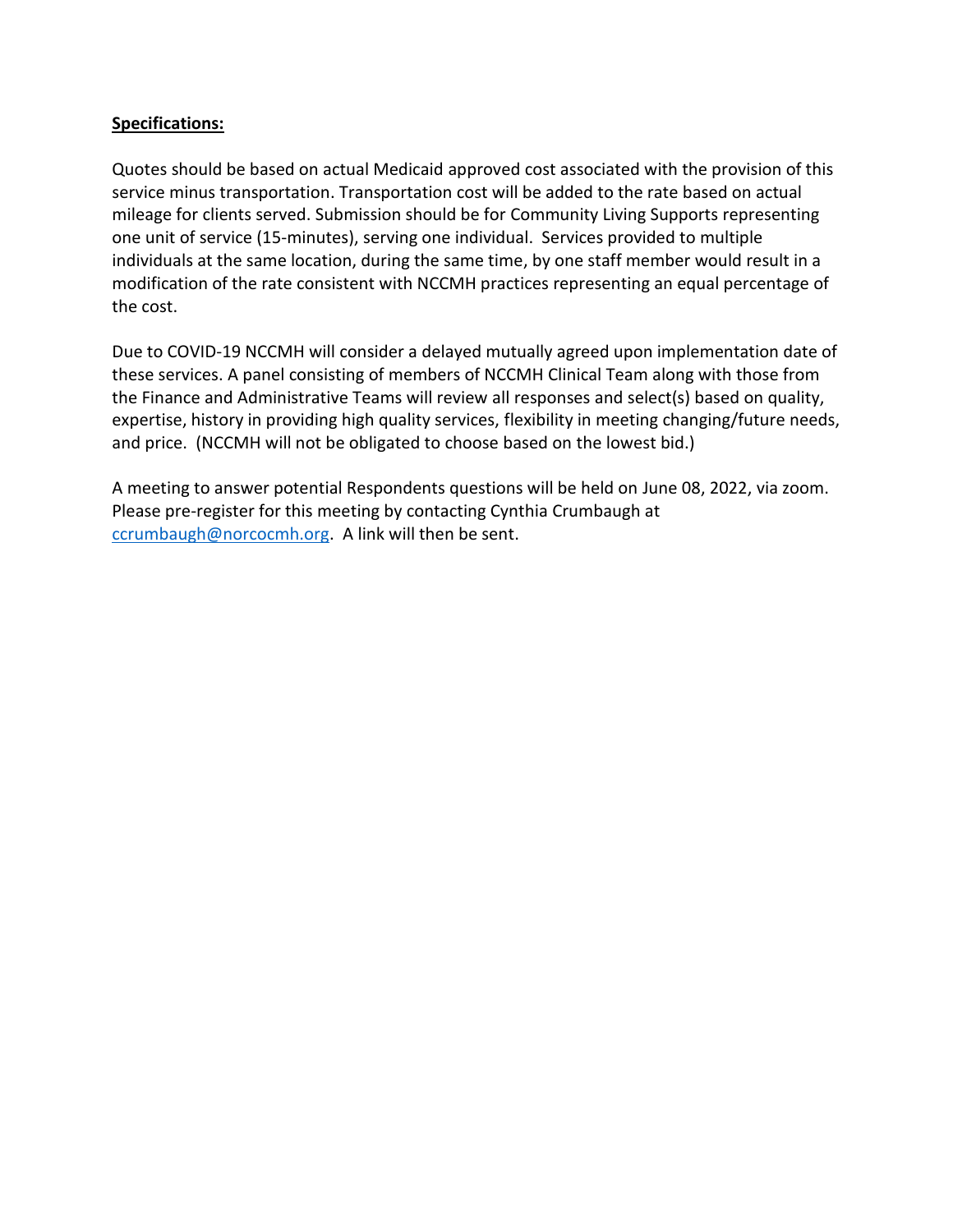#### **Quote Sheet**

Responses to this Request for Quote must be submitted in an envelope titled and addressed as follows: 2022 NCCMH Community Living Supports, 1420 Plaza Dr., Petoskey, MI 49770, or electronically in PDF format to the following email address, [providerrelations@norcocmh.org.](mailto:providerrelations@norcocmh.org)

| Respondent                    | <b>Contact Person</b> |  |  |
|-------------------------------|-----------------------|--|--|
| Name of Organization:         | Name:                 |  |  |
| Address:                      | Address:              |  |  |
| Ex. Director:                 |                       |  |  |
| Telephone:                    | Telephone:            |  |  |
| Fax:                          | Email:                |  |  |
| Website:                      |                       |  |  |
| Federal tax identification #: |                       |  |  |
|                               |                       |  |  |
|                               |                       |  |  |

| Service Description / Service Units                                                                                                              | <b>Quote Amount</b> |  |
|--------------------------------------------------------------------------------------------------------------------------------------------------|---------------------|--|
| <b>Community Living Supports Per 15 Minute</b><br>Unit Serving 1 Person (H2015)<br>(Transportation Cost to be Added based on actual<br>mileage.) | /Per Unit           |  |

Please complete and submit North County Community Mental Health Authority Contract Provider Application (**Attachment A.**) Provide responses and/or submit documentation addressing the following:

- Demonstrate proof of, or the ability to obtain, liability insurance in the amount of \$1,000,000.00 per occurrence, and /or aggregate, combined single limit for Personal Injury, Bodily Injury, and Property Damage.
- Describe your organizations experience in providing Community Living Support or like services. (List any accreditations, certifications, licenses, or member affiliations.)
- Submit copies of your organization's policies/procedures regarding direct care staff qualifications.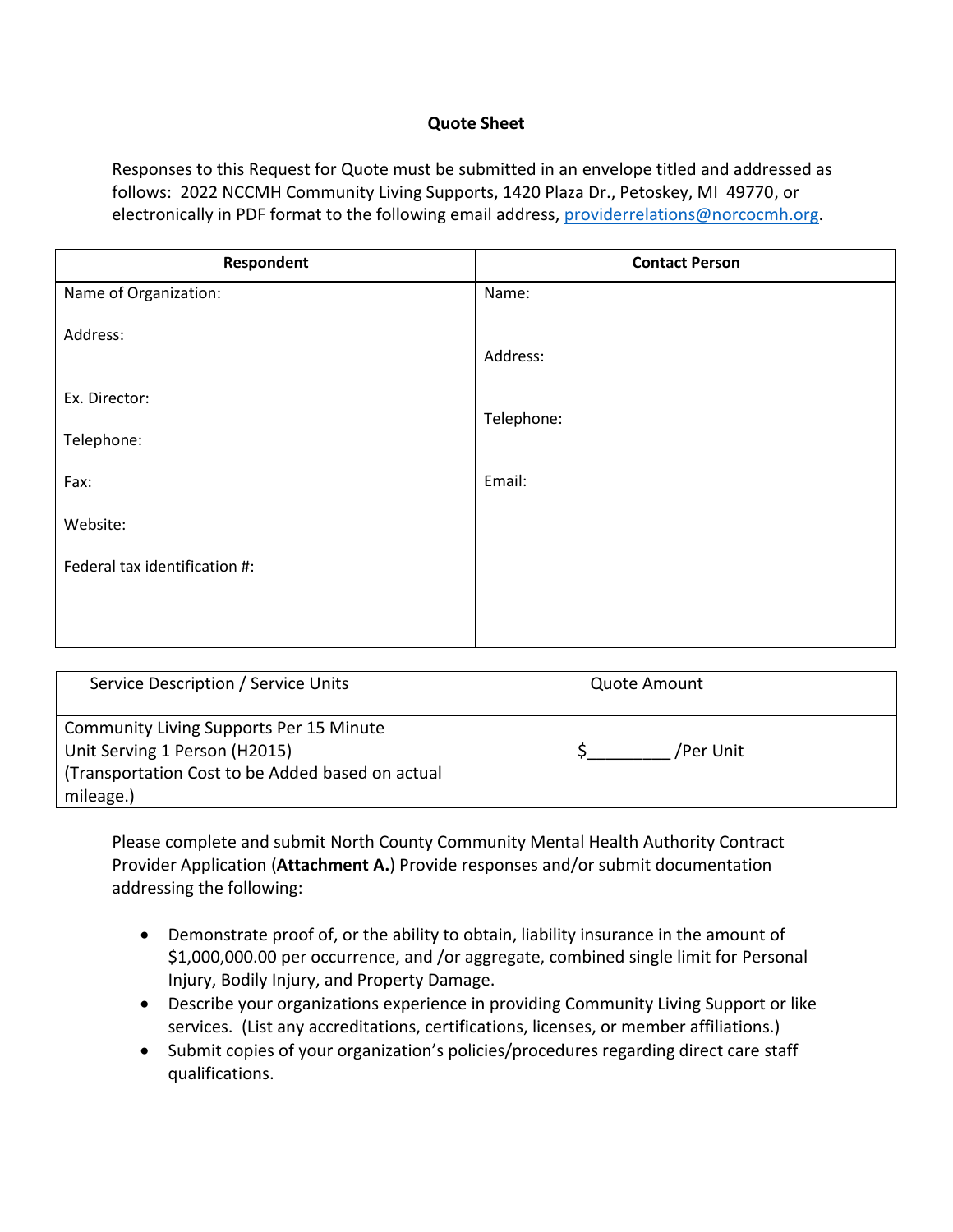- Describe how your organization ensures that services are delivered by staff trained and mentored consistent with the principles of Trauma Informed Care and in a Culture of Gentleness.
- Provide proof of the ability of, and policies on, performing appropriate background checks for all employees.
- Describe the training and experience of direct care staff that would be assigned to perform the services listed above.
- Describe how your organization arranges for emergency coverage for staff shortages.
- Provide any customer satisfaction data that has been collected in the last three years.
- Submit a short narrative detailing your organization.

The Respondent to this request certifies to the best of their knowledge and belief that all information in this response is true and correct and has been duly authorized by their governing body.

#### **Authorized Representative**

| Signature:              | Date: |  |  |
|-------------------------|-------|--|--|
| Name and Title (Print): |       |  |  |

*NCCMH assumes no responsibility or liability for costs by the organization or any respondent prior to the execution of a contract between the organization and NCCMH.*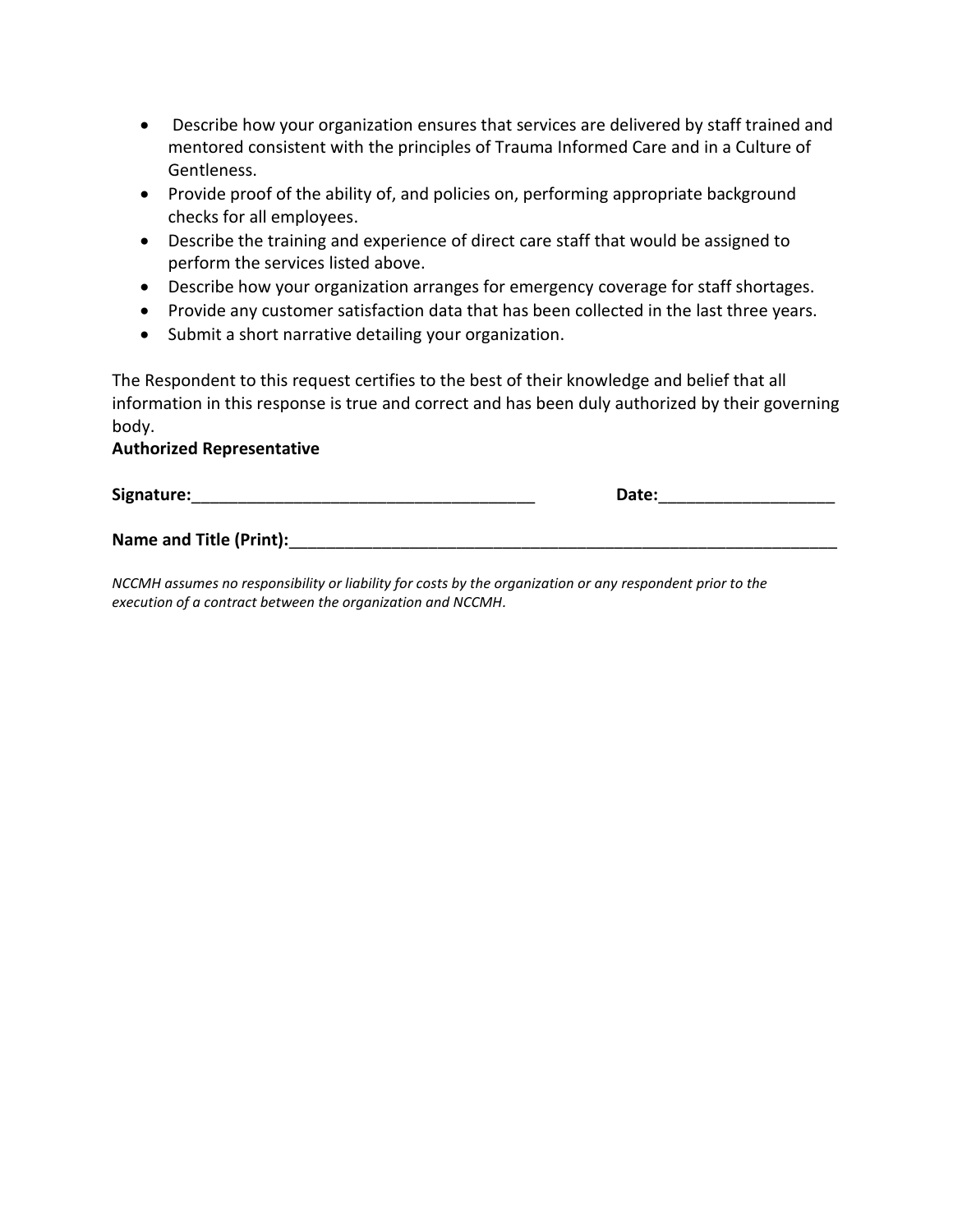

**(Attachment A) NORTH COUNTRY COMMUNITY MENTAL HEALTH AUTHORITY FY22 CONTRACT PROVIDER APPLICATION**

## **1) PROVIDER IDENTIFICATION/INFORMATION**

#### **Contracted Provider Name:**

D/B/A's (if none, write none): \_

Federal Tax ID/SSN:

Provider website/URL:

Provider Legal Entity Type - Check one of the following:

 Sole Proprietors and partnerships: Individual providers including practitioners who file taxes on the 1040 series of tax forms

 $\bigcirc$  For-profit corporations: Those companies that typically file a tax form 1120 with the IRS.

 Governmental units: Includes transportation authorities, intermediate school districts, public universities and community colleges.

 $\bigcirc$  Non-Profit organizations or corporations: Typically, those organizations that have 501(c)3 status and report on the IRS 990 form.

## **2) SERVICES PROVIDED**

**Check all general categories of services that you are qualified to provide, regardless of whether or not those services are included in your NCCMH contract:**

| $\Omega$ | Licensed Residential |  |
|----------|----------------------|--|
|----------|----------------------|--|

- **O** Personal Residential Home **Day Programs Day Programs**
- Q Professional Services (Therapy, Doctor, etc.) C InPatient Hospital
- Other:

 $Q$  Respite/Respite Camp

- 
- 

**National Provider Identifier (NPI)** #, if applicable:

**Medicaid ID #,** if applicable:

Are you registered in CHAMPS:  $\bigcirc$  Yes  $\bigcirc$  No **Are you accepting New Enrollees?**  $\bigcirc$  Yes  $\bigcirc$  No

**Cultural Competency is required training for our staff: O Yes O No** 

**Do you have Linguistic Capabilities**:  $\bigcirc$  Yes  $\bigcirc$  No Specify any secondary language capabilities:

**ADA Compliance:** Are all of your Office/Facility, Retail outlets, Exam Rooms, Equipment able to accommodate persons with disabilities?  $\bigcirc$  Yes  $\bigcirc$  No

#### **What, if any, Non-Violent Crisis Intervention protocol do you use?**

CPI is our standard for **ALL** facilities/homes CPI is **used in some but not all** of our facilities/homes

**Other Non-Violet Crisis Intervention protocols used** if any:

**As applicable, have you received approval from NCCMH Behavior Treatment Committee on the use of other forms of Non-Violent Crisis Intervention other than CPI:**  $\bigcirc$  **Yes**  $\bigcirc$  **No**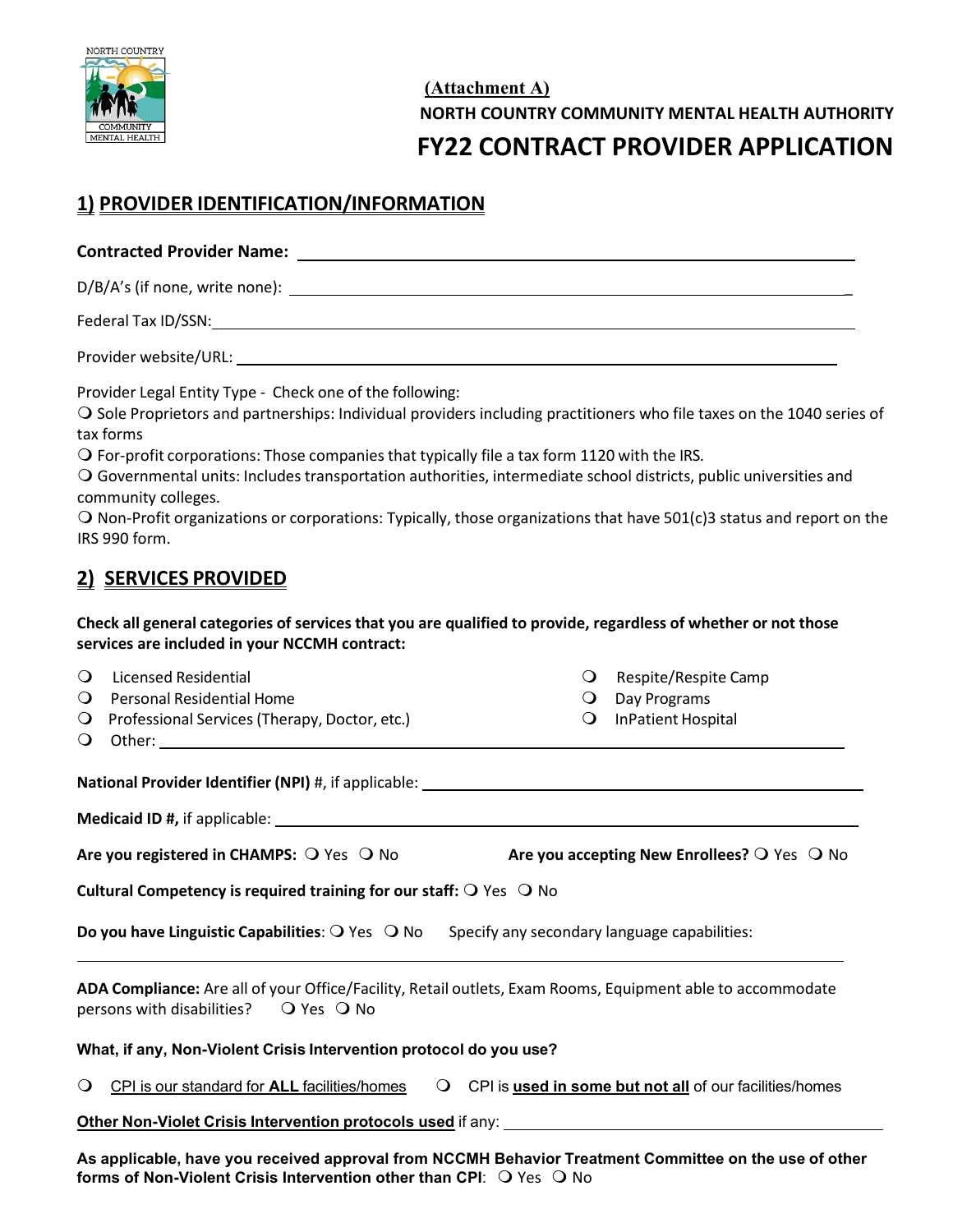## **3) CONTACT INFORMATION**

| <b>Corporate/Legal Address:</b>                                                                                                                                                                                                |                                                                                                                      |        |      |
|--------------------------------------------------------------------------------------------------------------------------------------------------------------------------------------------------------------------------------|----------------------------------------------------------------------------------------------------------------------|--------|------|
| Physical Address: No. 1996. The Contract of the Contract of the Contract of the Contract of the Contract of the Contract of the Contract of the Contract of the Contract of the Contract of the Contract of the Contract of th |                                                                                                                      |        |      |
|                                                                                                                                                                                                                                |                                                                                                                      |        |      |
| Mailing Address: 1988 Contract and the Mailing Address: 1988 Contract and the Mail September 2008 Contract and the Mail September 2008 Contract and the Mail September 2008 Contract and the Mail September 2008 Contract and  |                                                                                                                      |        |      |
| City:                                                                                                                                                                                                                          |                                                                                                                      |        |      |
| <b>Authorized Person to sign &amp; modify contracts:</b>                                                                                                                                                                       |                                                                                                                      |        |      |
| Contract Signee:                                                                                                                                                                                                               |                                                                                                                      |        |      |
| Title:                                                                                                                                                                                                                         |                                                                                                                      |        |      |
| Phone:                                                                                                                                                                                                                         |                                                                                                                      |        |      |
| Cell:                                                                                                                                                                                                                          |                                                                                                                      |        |      |
| Fax:                                                                                                                                                                                                                           |                                                                                                                      |        |      |
| Email:                                                                                                                                                                                                                         |                                                                                                                      |        |      |
| <b>Primary Contact for Client Placement:</b>                                                                                                                                                                                   |                                                                                                                      |        |      |
| <b>Business Name:</b>                                                                                                                                                                                                          |                                                                                                                      |        |      |
| <b>Primary Contact:</b>                                                                                                                                                                                                        |                                                                                                                      |        |      |
| Address:                                                                                                                                                                                                                       |                                                                                                                      |        |      |
| City:                                                                                                                                                                                                                          |                                                                                                                      |        |      |
| Phone:                                                                                                                                                                                                                         |                                                                                                                      |        |      |
| Fax:                                                                                                                                                                                                                           |                                                                                                                      |        |      |
| Cell:                                                                                                                                                                                                                          |                                                                                                                      |        |      |
| Email:                                                                                                                                                                                                                         |                                                                                                                      |        |      |
| <b>Primary Contact for Finance:</b>                                                                                                                                                                                            |                                                                                                                      |        |      |
| <b>Business Name:</b>                                                                                                                                                                                                          | <u> 1989 - Andrea Santa Andrea Andrea Andrea Andrea Andrea Andrea Andrea Andrea Andrea Andrea Andrea Andrea Andr</u> |        |      |
| <b>Primary Contact:</b>                                                                                                                                                                                                        |                                                                                                                      |        |      |
| Address:                                                                                                                                                                                                                       |                                                                                                                      |        |      |
| City:                                                                                                                                                                                                                          |                                                                                                                      | State: | Zip: |
| Phone:                                                                                                                                                                                                                         |                                                                                                                      |        |      |
| Fax:                                                                                                                                                                                                                           |                                                                                                                      |        |      |
| Cell:                                                                                                                                                                                                                          |                                                                                                                      |        |      |
| Email:                                                                                                                                                                                                                         |                                                                                                                      |        |      |
|                                                                                                                                                                                                                                |                                                                                                                      |        |      |

#### **PLEASE ATTACH ADDITIONAL INFORMATION AS NEEDED FOR EACH SPECIFIC MAIN LOCATION/CONTACT.**

**PLEASE ATTACH LISTING OF HOMES, LICENSES AND CONTACT INFORMATION FOR EACH LICENSED/SPECIALIZED OR OTHER HOME TYPE.**